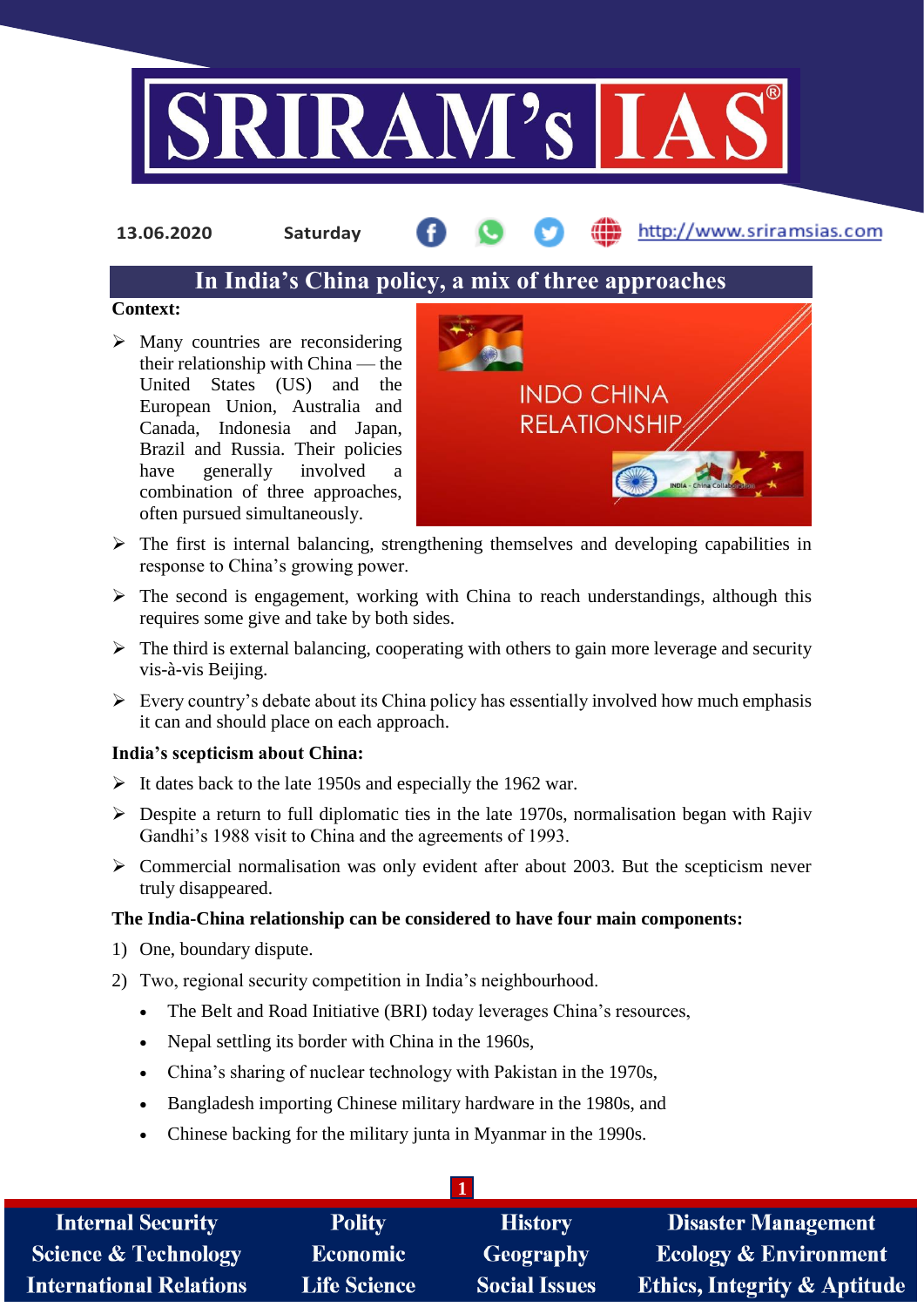

- http://www.sriramsias.com **13.06.2020 Saturday**
- 3) Three, economic relations. It grew after 2003 but Indian enthusiasm waned as Chinese market access proved limited and the trade deficit widened.

#### 4) The fourth aspect was global governance cooperation.

- China and India found common cause at BRICS,
- Asian Infrastructure Investment Bank (AIIB), and the Shanghai Cooperation Organisation.
- Beijing's emphasis on international coalition-building was eventually surpassed by its own superpower ambitions.

India consequently began balancing even as it normalised ties with Beijing.

- $\triangleright$  China was a major driver of the India-US civil nuclear agreement, which enabled defence and technological relationships with the US and its allies (including Europe, Japan and Australia).
- China's overt opposition to India's waiver at the Nuclear Suppliers Group in 2008 indicated its unease with that development.

#### **What approaches did India subsequently adopt?**

- $\triangleright$  First, efforts at internal balancing required a robust Indian economy, appropriate budgetary allocations for national security, and political will to deploy these tools.
- $\triangleright$  However, the Indian economy did not perform as dynamically as many had hoped after 2011.
- $\triangleright$  Nonetheless, India activated once-dormant airfields, raised army mountain divisions, reallocated air force assets eastwards, and began to improve border infrastructure.
- $\triangleright$  Second, Indian aid and concessional loans to the neighbours (especially Bangladesh, Sri Lanka, Nepal and the Maldives) increased and naval deployments in the Indian and western Pacific Oceans picked up by late 2017, although capital budgetary allocations did not keep pace.
- India's willingness to intervene to support Bhutan against Chinese road-building in Doklam was an important statement of intent.
- $\triangleright$  While these developments have been positive, it is debatable whether they have been sufficient given the widening resource gap with China.
- $\triangleright$  The latest period of engagement, which began in 2017, revealed that neither China nor India were able or willing to make major compromises.
- $\triangleright$  India continued to reject both the BRI and the Regional Comprehensive Economic Partnership (RCEP).
- $\triangleright$  The boundary question remained unanswered. Even on economic relations, China made only minor concessions on agricultural and pharmaceutical imports.

 $\overline{2}$ 

| <b>Internal Security</b>       | <b>Polity</b>       | <b>History</b>       | <b>Disaster Management</b>              |
|--------------------------------|---------------------|----------------------|-----------------------------------------|
| Science & Technology           | <b>Economic</b>     | Geography            | <b>Ecology &amp; Environment</b>        |
| <b>International Relations</b> | <b>Life Science</b> | <b>Social Issues</b> | <b>Ethics, Integrity &amp; Aptitude</b> |